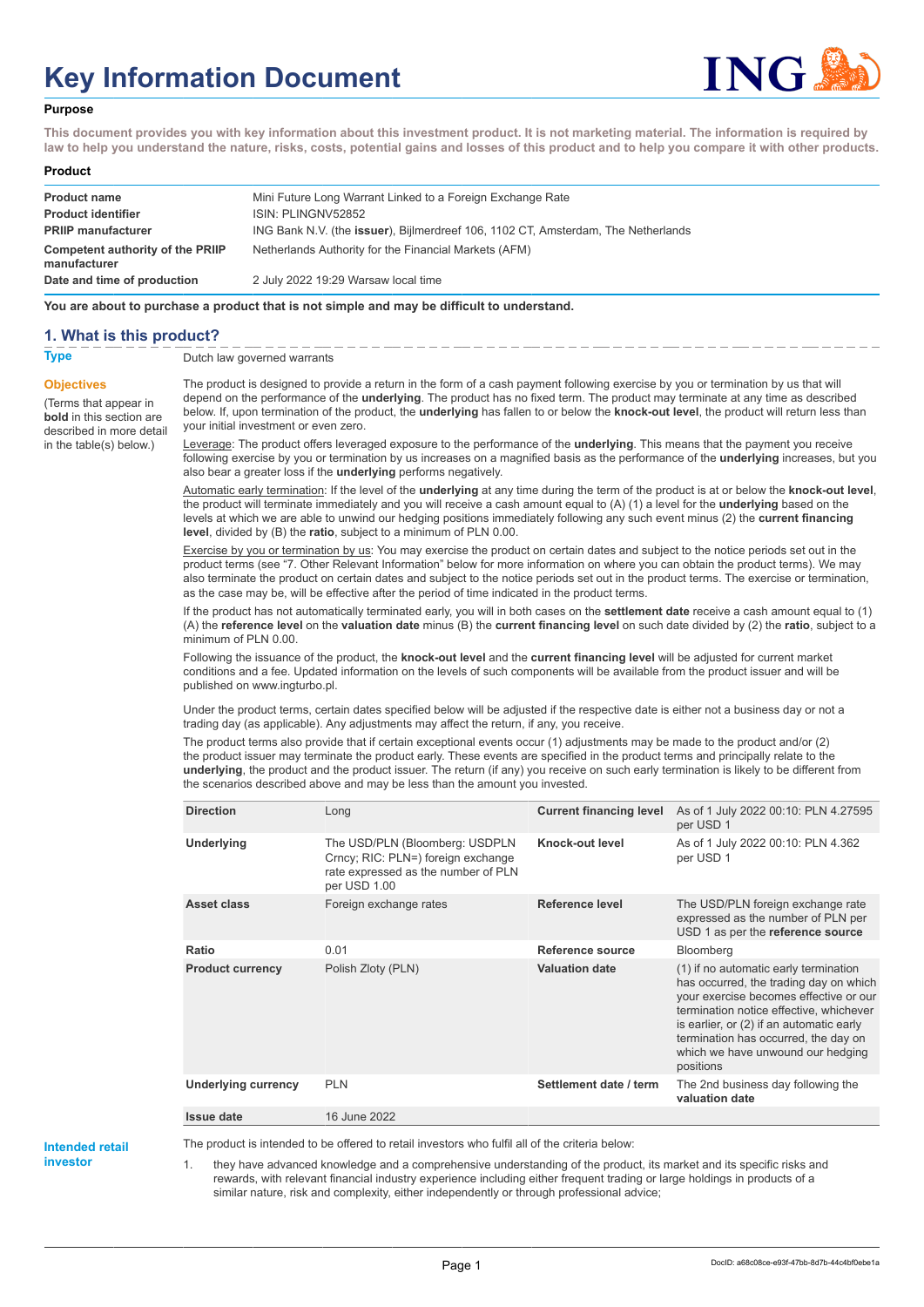- 2. they seek hedging and/or leveraged performance, expect the movement in the underlying to perform in a way that generates a favourable return, have an investment horizon of the recommended holding period specified below and understand that the product may terminate early;
- 3. they accept the risk that the issuer could fail to pay or perform its obligations under the product and they are able to bear a total loss of their investment; and
- 4. they are willing to accept a level of risk to achieve potential returns that is consistent with the summary risk indicator shown below.

The product is not intended to be offered to retail clients who do not fulfil these criteria.

# **2. What are the risks and what could I get in return?**

**Risk indicator**

**Performance scenarios**





**The risk indicator assumes you keep the product for 1 day. The actual risk can vary significantly if you cash in at an early or a later stage and you may get back less.**

The summary risk indicator is a guide to the level of risk of this product compared to other products. It shows how likely it is that the product will lose money because of movements in the markets or because we are not able to pay you.

We have classified this product as 7 out of 7, which is the highest risk class. This rates the potential losses from future performance at a very high level, and poor market conditions are very unlikely to impact our capacity to pay you.

**Be aware of currency risk:** If the currency of your account is different to the currency of this product, you will be exposed to the risk of suffering a loss as a result of the conversion of the currency of the product into the account currency. This risk is not considered in the indicator shown above.

**Be aware of currency risk:** If (i) the Underlying is traded in a different currency than PLN the unwind amount will be converted to PLN at the prevailing exchange rate which may result in a loss; or (ii) the currency of your account is different from the Currency of the product, you may be exposed to the risk of suffering a loss as a result of the conversion of the Currency of the product into the account currency. Risk (ii) above is not considered in the indicator shown above.

This product does not include any protection from future market performance so you could lose some or all of your investment.

If we are not able to pay you what is owed, you could lose your entire investment.

For detailed information about all risks relating to the product please refer to the risk sections of the prospectus and any supplements thereto as specified in the section "7. Other relevant information" below.

#### **Market developments in the future cannot be accurately predicted. The scenarios shown are only an indication of some of the possible outcomes based on recent returns. Actual returns could be lower.**

*Investment: PLN 50,000*

| <b>Scenarios</b>           |                                                                           | 1 day                        |
|----------------------------|---------------------------------------------------------------------------|------------------------------|
|                            |                                                                           | (Recommended holding period) |
| <b>Stress scenario</b>     | What you might get back after costs<br>Percentage return (not annualised) | PLN 3,618.22<br>-92.76%      |
| Unfavourable scenario      | What you might get back after costs<br>Percentage return (not annualised) | PLN 38.956.75<br>$-22.09%$   |
| <b>Moderate scenario</b>   | What you might get back after costs<br>Percentage return (not annualised) | PLN 45.538.55<br>$-8.92\%$   |
| <b>Favourable scenario</b> | What you might get back after costs<br>Percentage return (not annualised) | PLN 52,678.92<br>5.36%       |

The average returns shown in the above table are not annualised, which means they may not be comparable to the average returns shown in other key information documents.

This table shows the money you could get back over the next day under different scenarios, assuming that you invest PLN 50,000. The scenarios shown illustrate how your investment could perform. The recommended holding period for this product is less than one year. The figures are therefore not calculated on a per year basis, but for the recommended holding period. Figures in this section and "4. What are the costs?" are therefore not comparable with figures given for products with a recommended holding period of at least one year. The scenarios presented are an estimate of future performance based on evidence from the past on how the value of this investment varies, and are not an exact indicator. What you get will vary depending on how the market performs and how long you keep the product. The stress scenario shows what you might get back in extreme market circumstances, and it does not take into account the situation where we are not able to pay you.

This product cannot be easily cashed in. This means it is difficult to estimate how much you would get back if you cash in before the recommended holding period. You will either be unable to cash in early or you will have to pay high costs or make a large loss if you do so.

The figures shown include all the costs of the product itself, but may not include all the costs that you pay to your advisor or distributor. The figures do not take into account your personal tax situation, which may also affect how much you get back.

Buying this product holds that you think the level of the underlying will increase.

Your maximum loss would be that you will lose your investment.

## **3. What happens if ING Bank N.V. is unable to pay out?**